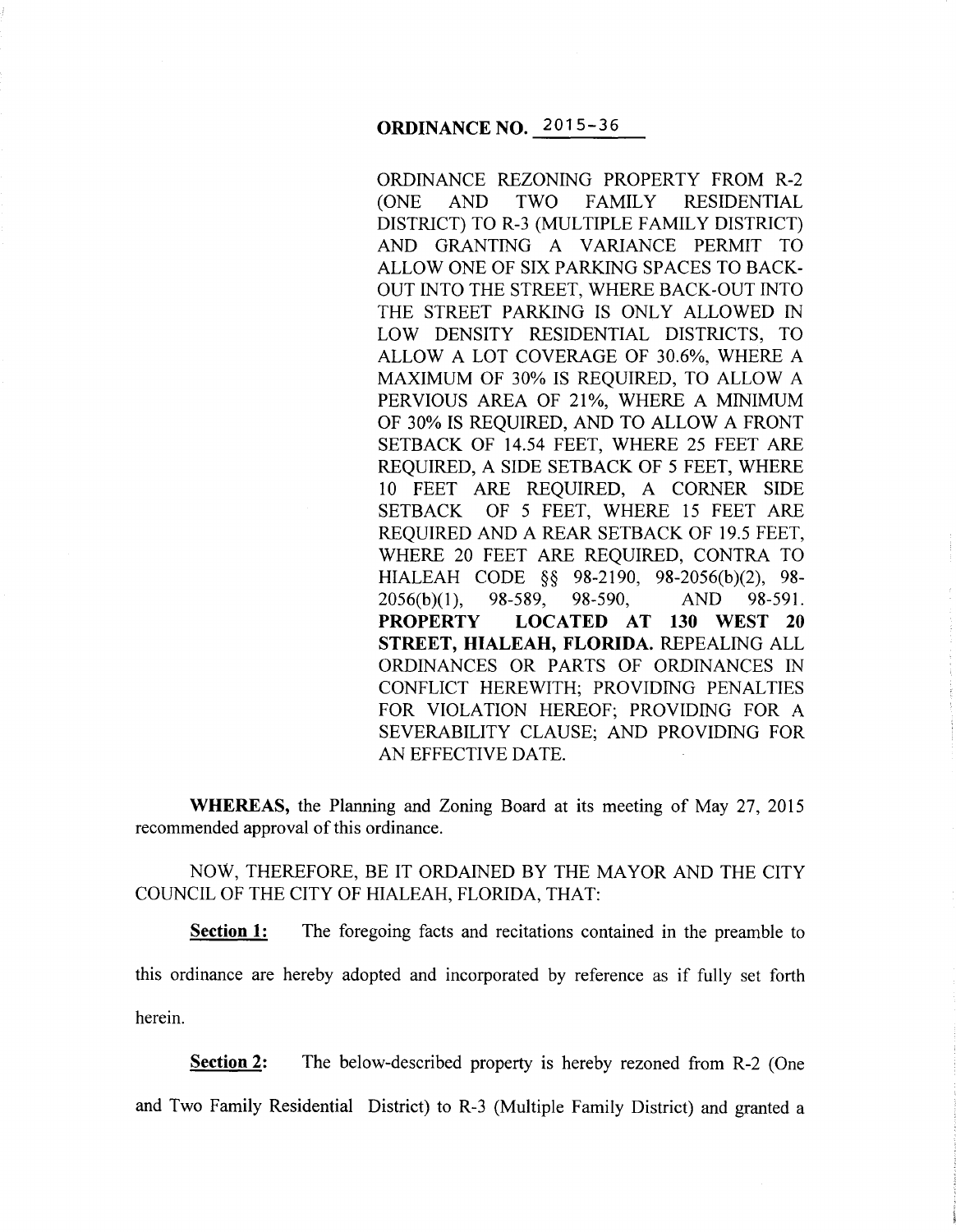## ORDINANCE NO. 2015-36 Page 2

variance permit to allow one of six parking spaces to back-out into the street, where backout parking into the street parking is only allowed in Low Density Residential Districts, to allow a lot coverage of 30.6%, where a maximum of 30% is required, to allow a pervious area of 21%, where a minimum of 30% is required, and to allow a front setback of 14.54 feet, where 25 feet are required, a side setback of 5 feet, where 10 feet are required, a corner side setback of 5 feet, where 15 feet are required and a rear setback of 19.5 feet, where 20 feet are required, contra to Hialeah Code  $\S$ § 98-2190, 98-2056(b)(2), 98-2056(b)(l), 98-589, 98-590, and 98-591, which provide in pertinent part: "In all zoning districts, the parking area shall be so arranged that there is no backout into an adjacent private or public street or right-of-way, except for those lots in low density residential districts or developments. All parking spaces shall be reached or entered by traveling along assigned accessways without interfering with landscaped areas, structures, or other parking spaces. Every parking space shall be reached or entered by a continuous forward movement, without reversing direction, except for parallel parking, and shall be vacated by returning to the right-of-way with not more than one reversal of direction. The planning director shall determine whether a parking space is accessible under the requirements of this section.", *"Residential density and open space requirements... (b)*  The net area of a parcel shall be that area, expressed in acres or fractions of an acre, of land zoned for residential use less rights-of-way for streets and thoroughfares. In addition, every residential development except R-1 and R-4 and R-3 when developed as R-4 shall comply with the following open space and lot coverage requirements: (1) A minimum of 30 percent of the net residential land area shall be maintained in landscaped open space, which space may include recreation areas, swimming pools, and setback areas. (2) A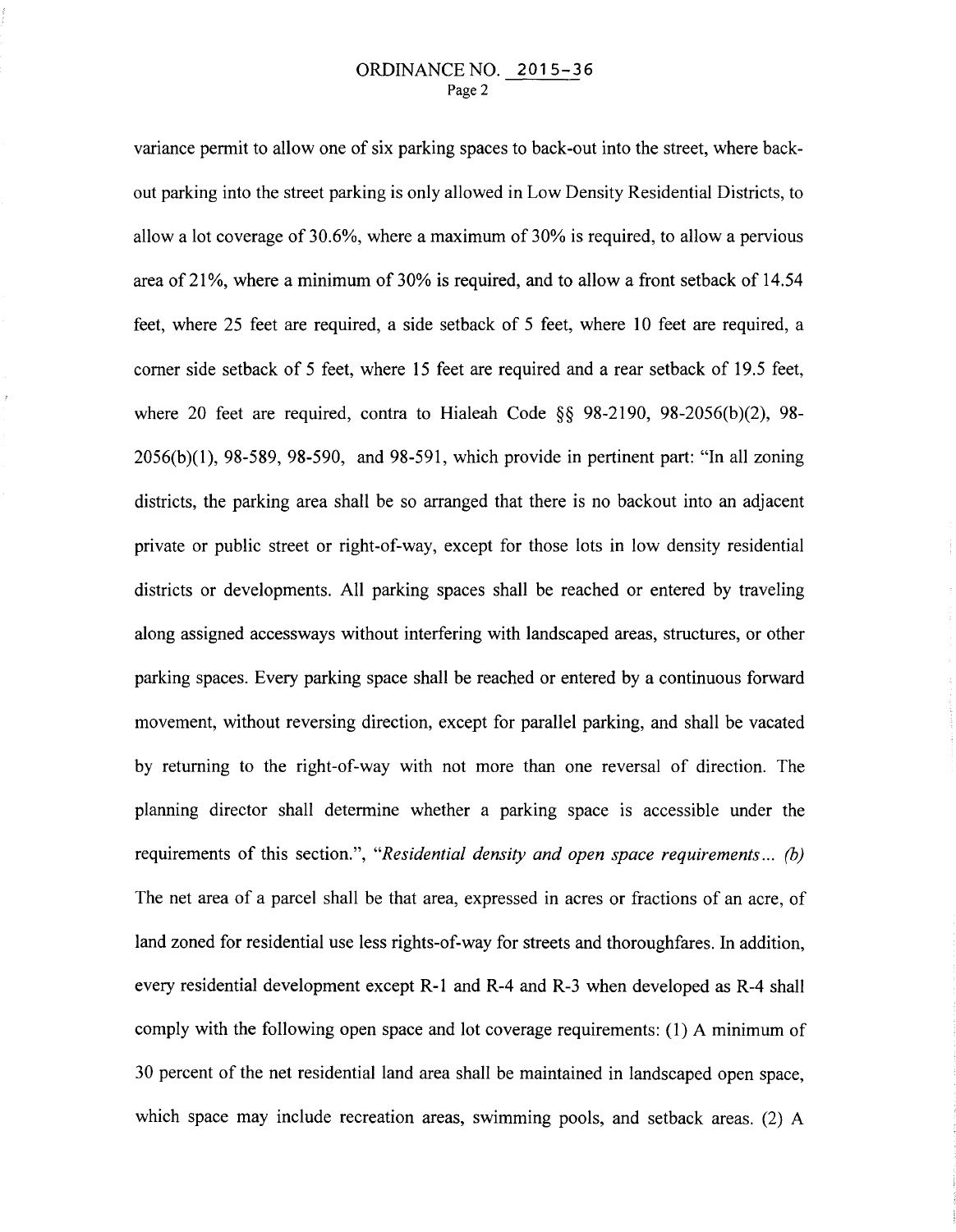maximum of 30 percent of the net residential land area may be covered with or occupied by the principal residential structure ... ", "In the R-3 multiple-family district, there shall be a 25-foot front yard required, unless a lesser distance is established by the existence of two or more structures, at a lesser distance, but in no case shall the front yard be less than 15 feet.", "In the R-3 multiple-family district, there shall be side yards, and the width of each shall not be less than ten feet. For a comer lot, the side yard parallel abutting the street shall be not less than 15 feet.", and "In the R-3 multiple-family district, there shall be a 20-foot rear yard setback." respectively. Property located at 130 West 20 Street, Hialeah, Miami-Dade County, Florida and legally described as follows:

> LOTS 26 AND 27, BLOCK 123 OF HIALEAH  $17^{\text{TH}}$ ADDITION AMENDED, ACCORDING TO THE PLAT THEREOF, AS RECORDED IN PLAT BOOK 23, PAGE 9 OF THE PUBLIC RECORDS OF MIAMI-DADE COUNTY, FLORIDA.

## **Section 3: Repeal of Ordinances in Conflict.**

All ordinances or parts of ordinances in conflict herewith are hereby repealed to the extent of such conflict.

**Section 4: Penalties.** Every person violating any provision of the Code or any ordinance, rule or regulation adopted or issued in pursuance thereof shall be assessed a civil penalty not to exceed \$500.00 within the discretion of the court or administrative tribunal having jurisdiction. Each act of violation and each day upon which any such violation shall occur shall constitute a separate offense. In addition to the penalty prescribed above, the city may pursue other remedies such as abatement of nuisance, injunctive relief, administrative adjudication and revocation of licenses or permits.